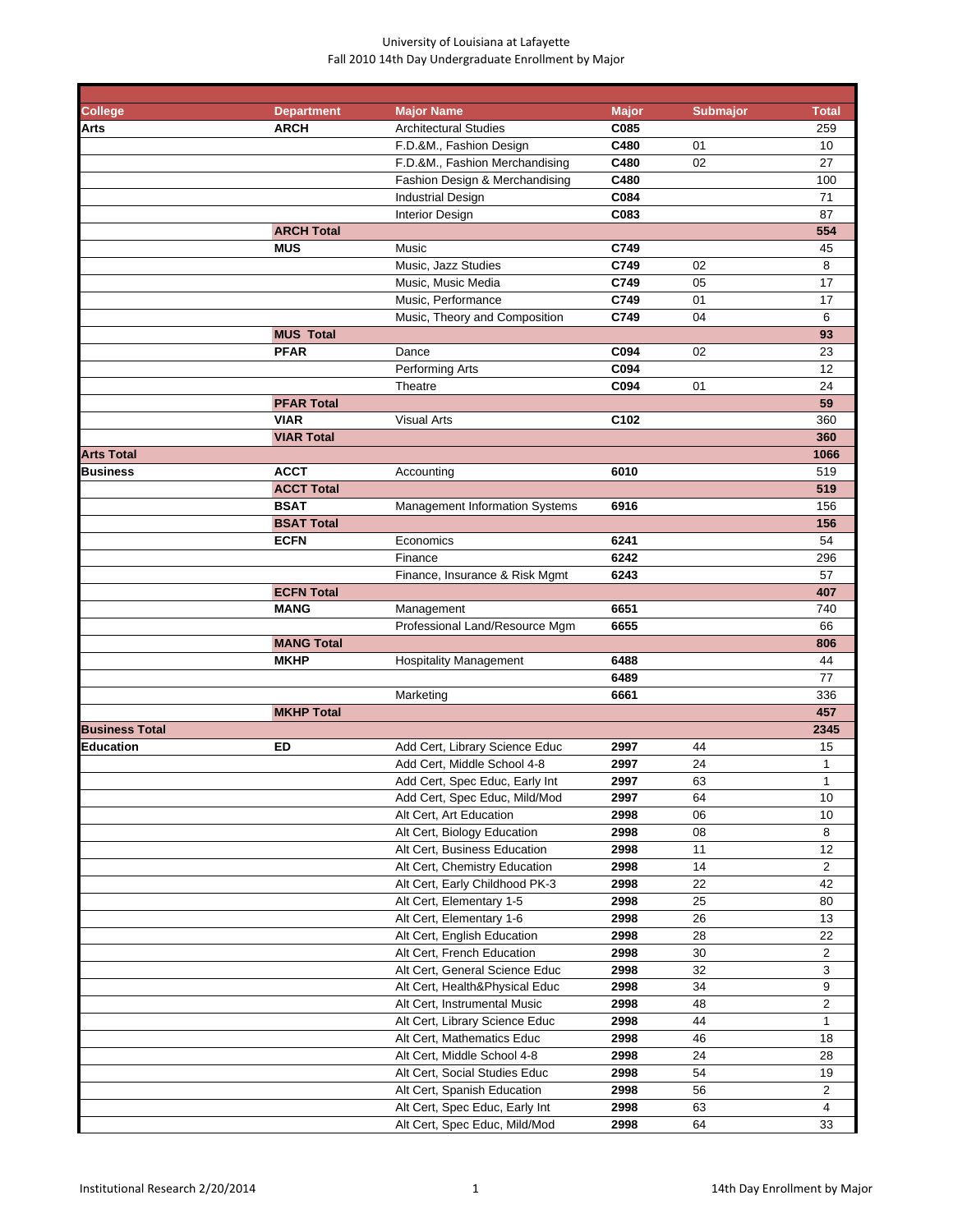|                              |                   | Alt Cert, Speech Education           | 2998 | 66 | 2            |
|------------------------------|-------------------|--------------------------------------|------|----|--------------|
|                              |                   | Alt Cert, Vocal Music Educ           | 2998 | 50 | 4            |
|                              |                   | Alt Certification in Education       | 2998 |    | 94           |
|                              |                   | <b>Education Interim</b>             | 2010 |    | $\mathbf{1}$ |
|                              | <b>ED</b> Total   |                                      |      |    | 438          |
|                              | <b>EDCI</b>       | Agriculture Educ - Grades 6-12       | 2312 |    | 3            |
|                              |                   | Art Education - Grades K-12          | 2073 |    | 46           |
|                              |                   | <b>Biology Education Grades 6-12</b> | 2112 |    | 32           |
|                              |                   | Business Educ - Grades 6-12          | 2140 |    | 28           |
|                              |                   | Chemistry Educ - Grades 6-12         | 2161 |    | 5            |
|                              |                   | Early Childhood - Grades PK-3        | 2260 |    | 357          |
|                              |                   |                                      |      |    |              |
|                              |                   | Earth Sci Educ - Grades 6-12         | 2314 |    | 3            |
|                              |                   | Elementary Educ - Grades 1-5         | 2311 |    | 387          |
|                              |                   | Elementary Educ - Grades 1-6         | 2264 |    | $\mathbf{1}$ |
|                              |                   | English Education- Grades 6-12       | 2301 |    | 107          |
|                              |                   | Family&Consumer Sci Ed Gr 6-12       | 2315 |    | 4            |
|                              |                   | French Lang Educ Grades 6-12         | 2347 |    | 3            |
|                              |                   | General Science Educ - Gr 6-12       | 2316 |    | 6            |
|                              |                   | Industrial Arts Ed Grades 6-12       | 2551 |    | $\mathbf 1$  |
|                              |                   | Instrumental Music Ed- Gr K-12       | 2744 |    | 34           |
|                              |                   | Mathematics Educ - Grades 6-12       | 2670 |    | 82           |
|                              |                   | Middle School - Grades 4-8           | 2265 |    | 83           |
|                              |                   | Music Educ, Instrumental             | 2373 | 48 | $\mathbf{1}$ |
|                              |                   |                                      | 2830 |    | 3            |
|                              |                   | Physics Education- Grades 6-12       |      |    |              |
|                              |                   | Social Studies Educ - Gr 6-12        | 2920 |    | 118          |
|                              |                   | Spanish Lang Educ Grades 6-12        | 2348 |    | 4            |
|                              |                   | Spec Educ Early Intervention         | 2263 |    | 2            |
|                              |                   | Special Education MM - Gr 1-12       | 2376 |    | 42           |
|                              |                   | Speech Education - Grades 6-12       | 2961 |    | 5            |
|                              |                   | Vocal Music Educ - Grades K-12       | 2746 |    | 14           |
|                              | <b>EDCI Total</b> |                                      |      |    | 1371         |
|                              | <b>KNES</b>       | <b>Athletic Training</b>             | 2473 |    | 156          |
|                              |                   | Kinesiology - Grades K-12            | 2474 |    | 127          |
|                              |                   | Kinesiology, Exercise Science        | 2474 | 05 | 520          |
|                              |                   | Kinesiology, Hlth Promotion          | 2474 | 10 | 54           |
|                              |                   | Kinesiology, Sports Management       | 2474 | 20 | 123          |
|                              |                   |                                      |      |    |              |
|                              | <b>KNES Total</b> |                                      |      |    | 980          |
| <b>Education Total</b>       |                   |                                      |      |    | 2789         |
| Engineering                  | <b>CHEE</b>       | <b>Chemical Engineering</b>          | 4170 |    | 165          |
|                              | <b>CHEE Total</b> |                                      |      |    | 165          |
|                              | <b>CIVE</b>       | Civil Engineering                    | 4180 |    | 178          |
|                              | <b>CIVE Total</b> |                                      |      |    | 178          |
|                              | <b>EECE</b>       | Elec Engr, Computer Engr             | 4281 |    | 116          |
|                              |                   | Elec Engr, Telecomm Engr             | 4283 |    | 10           |
|                              |                   | <b>Electrical Engineering</b>        | 4280 |    | 158          |
|                              | <b>EECE Total</b> |                                      |      |    | 284          |
|                              | <b>ITEC</b>       | <b>Industrial Technology</b>         | 4552 |    | 335          |
|                              | <b>ITEC Total</b> |                                      |      |    | 335          |
|                              | <b>MCHE</b>       | Mech Engineering, CAD/CAM            | 4681 |    | 3            |
|                              |                   |                                      |      |    |              |
|                              |                   | <b>Mechanical Engineering</b>        | 4680 |    | 460          |
|                              | <b>MCHE Total</b> |                                      |      |    | 463          |
|                              | <b>PETE</b>       | Petroleum Engineering                | 4790 |    | 220          |
|                              | <b>PETE Total</b> |                                      |      |    | 220          |
| <b>Engineering Total</b>     |                   |                                      |      |    | 1645         |
| General Studies              | GS                | Gen Studies, Applied Sciences        | G005 |    | 164          |
|                              |                   | Gen Studies, Arts and Human          | G001 |    | 348          |
|                              |                   | Gen Studies, Behavioral Sci          | G003 |    | 248          |
|                              |                   | Gen Studies, Natural Sciences        | G002 |    | 8            |
|                              |                   | General Studies, Interim             | G000 |    | 19           |
|                              | <b>GS</b> Total   |                                      |      |    | 787          |
| <b>General Studies Total</b> |                   |                                      |      |    | 787          |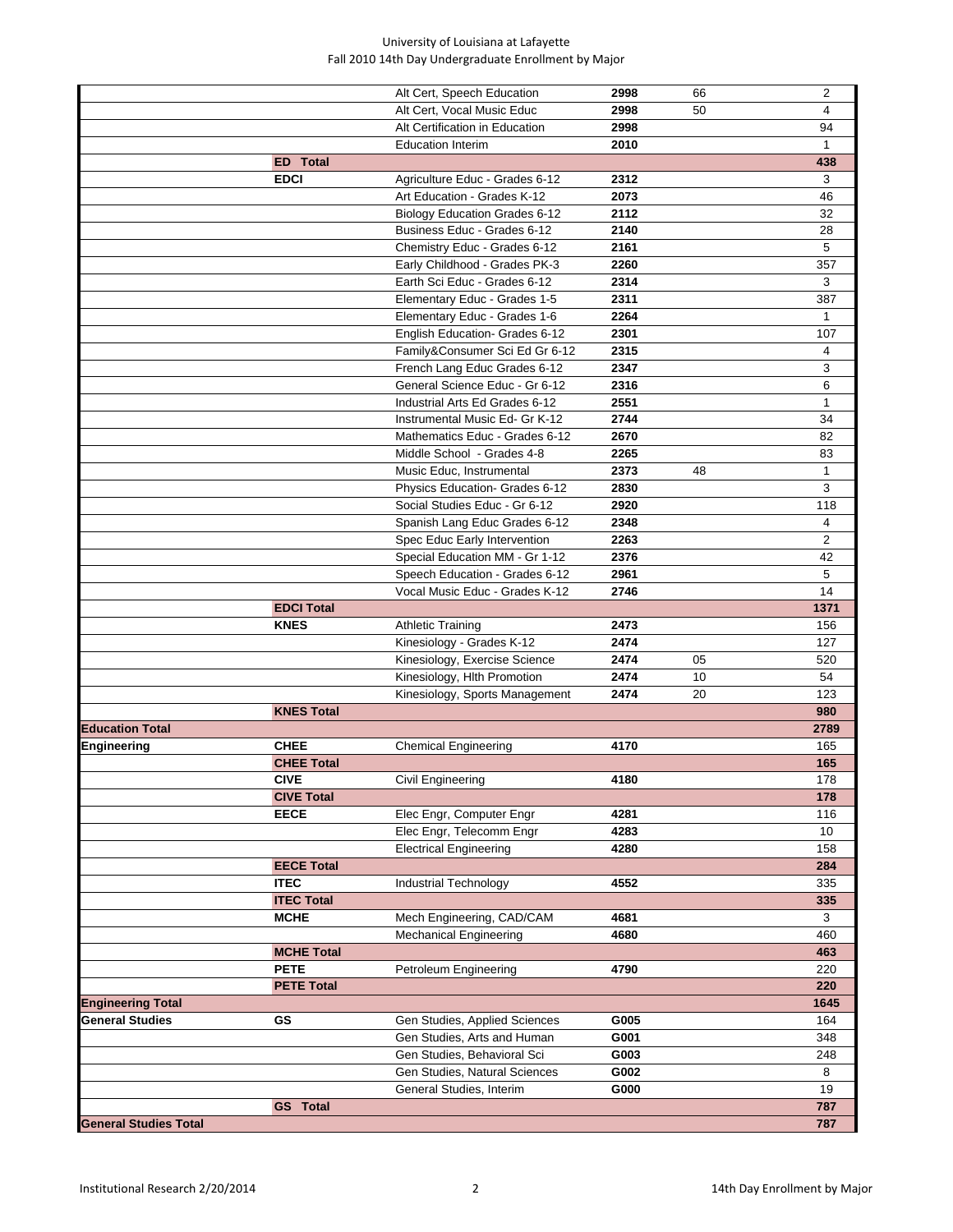| <b>Liberal Arts</b>  | <b>CJUS</b>       | <b>Criminal Justice</b>        | H929        |    | 324            |
|----------------------|-------------------|--------------------------------|-------------|----|----------------|
|                      | <b>CJUS Total</b> |                                |             |    | 324            |
|                      | <b>CMCN</b>       |                                | H961        |    | 22             |
|                      |                   | Interprsnl& Org. Communication |             |    |                |
|                      |                   | Mass Comm-Advertising Sequence | H962        | 01 | 77             |
|                      |                   | Mass Comm-Broadcasting Seq     | H962        | 02 | 163            |
|                      |                   | Mass Comm-Journalism Sequence  | H962        | 03 | 83             |
|                      |                   | <b>Mass Communication</b>      | H962        |    | 1              |
|                      |                   | <b>Public Relations</b>        | H965        |    | 174            |
|                      | <b>CMCN Total</b> |                                |             |    | 520            |
|                      | <b>CODI</b>       | Speech Pathology and Audiology | H963        |    | 172            |
|                      | <b>CODI Total</b> |                                |             |    | 172            |
|                      | <b>ENGL</b>       |                                | H301        |    | 198            |
|                      |                   | English                        |             |    |                |
|                      | <b>ENGL Total</b> |                                |             |    | 198            |
|                      | <b>FORL</b>       | Modern Languages               | H345        |    | 11             |
|                      |                   | Modern Languages, Francophone  | H345        | 02 | 8              |
|                      |                   | Modern Languages, French       | H345        | 01 | 9              |
|                      |                   | Modern Languages, German       | H345        | 04 | 3              |
|                      |                   | Modern Languages, Spanish      | H345        | 03 | 12             |
|                      | <b>FORL Total</b> |                                |             |    | 43             |
|                      | <b>HIGE</b>       | History                        | H501        |    | 146            |
|                      | <b>HIGE Total</b> |                                |             |    | 146            |
|                      |                   |                                |             |    |                |
|                      | LA                | <b>Undeclared Liberal Arts</b> | H009        |    | 105            |
|                      | <b>LA</b> Total   |                                |             |    | 105            |
|                      | <b>PHIL</b>       | Philosophy                     | H810        |    | 14             |
|                      | <b>PHIL Total</b> |                                |             |    | 14             |
|                      | <b>POLS</b>       | <b>International Relations</b> | H921        | 02 | 26             |
|                      |                   | <b>Political Science</b>       | H921        |    | 103            |
|                      |                   | Political Science - Pre-Law    | H921        | 01 | 136            |
|                      |                   | Political Science, Pre-Law     | H926        |    | $\mathbf{1}$   |
|                      | <b>POLS Total</b> |                                |             |    | 266            |
|                      |                   |                                |             |    |                |
|                      | <b>PSYC</b>       | Psychology                     | H870        |    | 556            |
|                      | <b>PSYC Total</b> |                                |             |    | 556            |
|                      | <b>SOCI</b>       | Anthropology                   | H924        |    | 68             |
|                      |                   | Child and Family Studies       | H481        |    | 183            |
|                      |                   | Sociology                      | H925        |    | 159            |
|                      | <b>SOCI Total</b> |                                |             |    | 410            |
| Liberal Arts Total   |                   |                                |             |    | 2754           |
| Nursing              | <b>ALHP</b>       | Dental Hygiene                 | 5772        |    | 81             |
|                      |                   | <b>Dietetics</b>               | 5486        |    | 130            |
|                      |                   |                                |             |    |                |
|                      |                   | Pre-Dental Hygiene             | 5773        |    | $\overline{2}$ |
|                      | <b>ALHP Total</b> |                                |             |    | 213            |
|                      | <b>BSN</b>        | Mobility in Nursing Education  | 5770        | 01 | 29             |
|                      |                   | Nursing                        | 5770        |    | 1309           |
|                      |                   | Nursing, Accelerated Option    | 5770        | 02 | 5              |
|                      | <b>BSN Total</b>  |                                |             |    | 1343           |
| <b>Nursing Total</b> |                   |                                |             |    | 1556           |
| Sciences             | <b>BIOL</b>       | Biology                        | S117        |    | 651            |
|                      |                   | Microbiology                   | S721        |    | 39             |
|                      |                   | Pre-Med Tech, Transfer Program | <b>S727</b> |    | 12             |
|                      |                   |                                |             |    |                |
|                      |                   | Resource Biology/Biodiversity  | S118        |    | 21             |
|                      | <b>BIOL Total</b> |                                |             |    | 723            |
|                      | <b>CHEM</b>       | Chemistry                      | S161        |    | 64             |
|                      |                   | Pre-Pharmacy Two Year Transfer | S162        |    | 112            |
|                      | <b>CHEM Total</b> |                                |             |    | 176            |
|                      | <b>CMPS</b>       | <b>Computer Science</b>        | S191        |    | 319            |
|                      | <b>CMPS Total</b> |                                |             |    | 319            |
|                      | <b>GEOL</b>       |                                |             |    |                |
|                      |                   | Geology                        | S410        |    | 72             |
|                      | <b>GEOL Total</b> |                                |             |    | 72             |
|                      | <b>HIM</b>        | Health Information Management  | S728        |    | 133            |
|                      | <b>HIM Total</b>  |                                |             |    | 133            |
|                      | <b>MATH</b>       | Mathematics                    | S671        |    | 34             |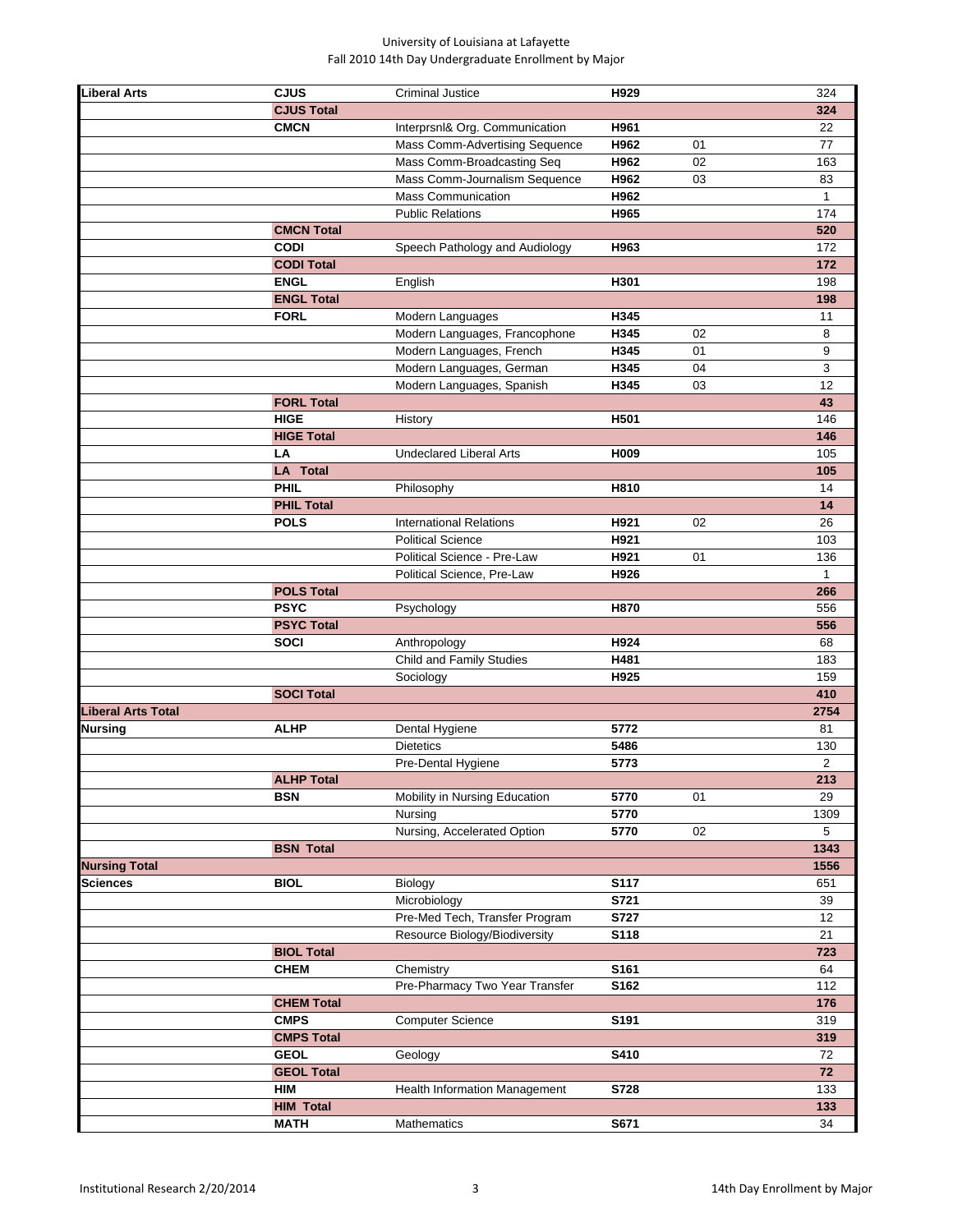|                                 | <b>MATH Total</b> |                                |             |    | 34           |
|---------------------------------|-------------------|--------------------------------|-------------|----|--------------|
|                                 | <b>PHYS</b>       | Physics                        | S830        |    | 26           |
|                                 | <b>PHYS Total</b> |                                |             |    | 26           |
|                                 | <b>RRES</b>       | Agribusiness, Concentration    | S128        | 01 | 9            |
|                                 |                   | Animal Science, Concentration  | S128        | 02 | 59           |
|                                 |                   | Environmental & Sustainable Re | S034        |    | 55           |
|                                 |                   | Landscape& Horticulture Mgmt   | S128        | 04 | 10           |
|                                 |                   | Nat. Resources&Envir Quality   | S034        | 01 | 31           |
|                                 |                   | Plant Science, Concentration   | S128        | 03 | 6            |
|                                 |                   | Pre Vet Two Year Transfer      | S063        |    | 57           |
|                                 |                   | Res Conservation&Comm Sustain  | S034        | 02 | 4            |
|                                 |                   | Sustainable Agriculture        | S128        |    | 6            |
|                                 | <b>RRES Total</b> |                                |             |    | 237          |
|                                 | <b>SI</b>         | <b>Undeclared Science</b>      | <b>S009</b> |    | 53           |
|                                 | SI Total          |                                |             |    | 53           |
| <b>Sciences Total</b>           |                   |                                |             |    | 1773         |
| <b>University College</b>       | UC                | Doors Program                  | 7008        |    | 288          |
|                                 |                   | High School - Dual Enrollment  | 7012        |    | 172          |
|                                 |                   | Non-ULL Cross Enrollment       | 7100        |    | 12           |
|                                 |                   | Post Baccalaureate             | 7001        |    | 98           |
|                                 |                   | Special Non Degree Undergrad   | 7000        |    | 8            |
|                                 |                   | <b>Summer Visitor</b>          | 7003        |    | $\mathbf{1}$ |
|                                 |                   | <b>Visiting Student</b>        | 7004        |    | 12           |
|                                 | <b>UC</b> Total   |                                |             |    | 591          |
| <b>University College Total</b> |                   |                                |             |    | 591          |
| <b>Grand Total</b>              |                   |                                |             |    | 15306        |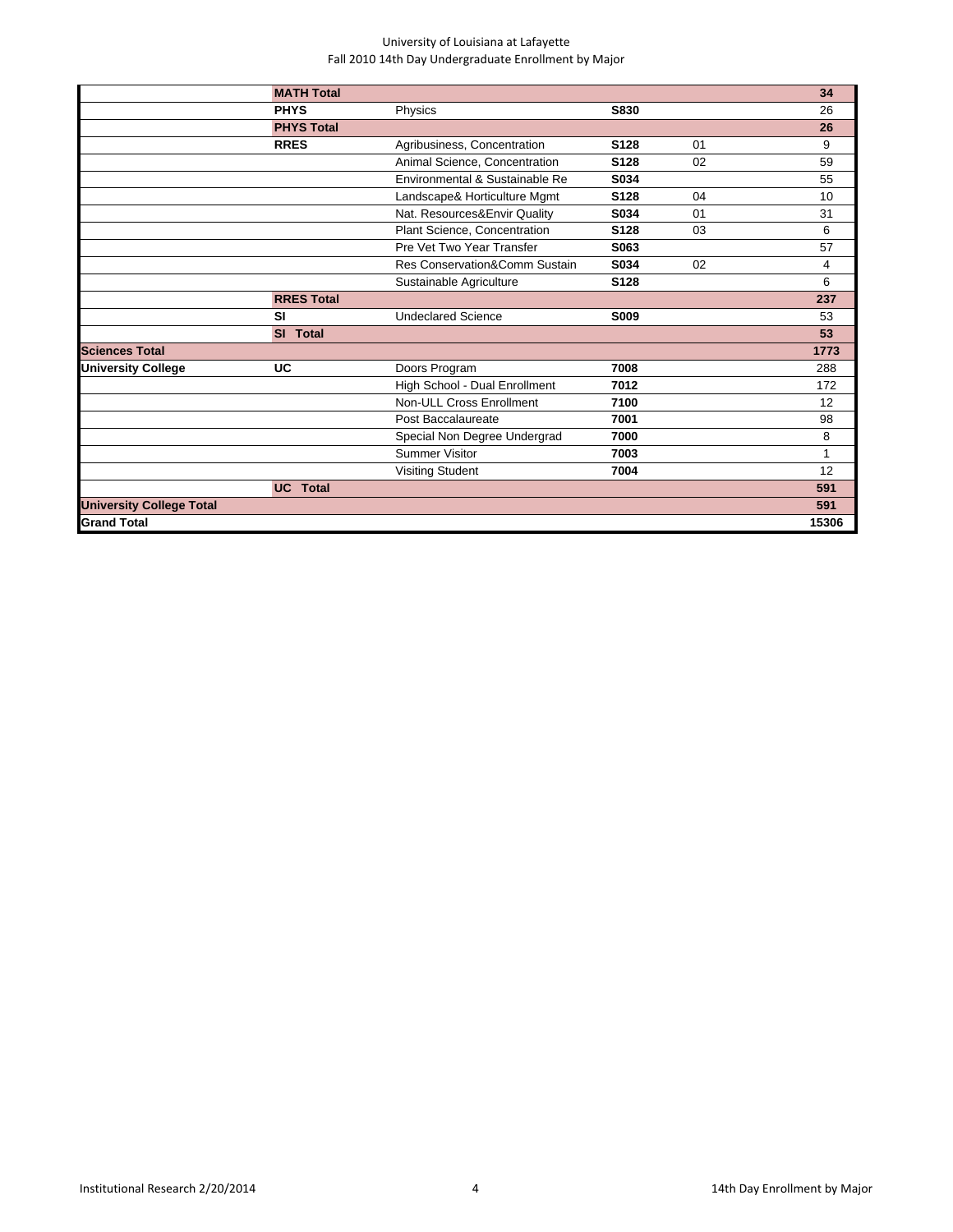| College                      | <b>Department</b> | <b>Major Name</b>                 | <b>Major</b> | <b>Submajor</b> | <b>Total</b>   |
|------------------------------|-------------------|-----------------------------------|--------------|-----------------|----------------|
| Arts                         | <b>ARCH</b>       | Architecture                      | 8085         |                 | 41             |
|                              | <b>ARCH Total</b> |                                   |              |                 | 41             |
|                              | <b>MUS</b>        | Music                             | 8746         |                 | 23             |
|                              | <b>MUS Total</b>  |                                   |              |                 | 23             |
| <b>Arts Total</b>            |                   |                                   |              |                 | 64             |
| Business                     | <b>MBA</b>        | Health Care Admin - Certificate   | 8122         |                 | $\overline{2}$ |
|                              |                   | <b>Health Care Administration</b> | 8121         |                 | 30             |
|                              |                   | Masters of Business Admin         | 8120         |                 | 167            |
|                              | <b>MBA Total</b>  |                                   |              |                 | 199            |
| <b>Business Total</b>        |                   |                                   |              |                 | 199            |
| <b>Education</b>             | <b>EDCI</b>       | Curriculum and Instruction        | 8377         |                 | 27             |
|                              |                   | <b>Gifted Education</b>           | 8378         |                 | 21             |
|                              | <b>EDCI Total</b> |                                   |              |                 | 48             |
|                              | <b>EDFL</b>       | <b>Educational Leadership</b>     | 8387         |                 | 23             |
|                              |                   | Educational Leadership Ed.D.      | 8389         |                 | 55             |
|                              | <b>EDFL Total</b> |                                   |              |                 | 78             |
| <b>Education Total</b>       |                   |                                   |              |                 | 126            |
| Engineering                  | <b>CHEE</b>       | Engineering, Chemical Option      | 8172         |                 | 31             |
|                              | <b>CHEE Total</b> |                                   |              |                 | 31             |
|                              | <b>CIVE</b>       | Engineering, Civil Option         | 8182         |                 | 18             |
|                              | <b>CIVE Total</b> |                                   |              |                 | 18             |
|                              | <b>EECE</b>       | <b>Computer Engineering</b>       | 8283         |                 | 16             |
|                              |                   |                                   | 8289         |                 | 30             |
|                              |                   | Telecommunications                | 8284         |                 | 30             |
|                              | <b>EECE Total</b> |                                   |              |                 | 76             |
|                              | <b>MCHE</b>       | Engineering, Mechanical Opt       | 8682         |                 | 15             |
|                              | <b>MCHE Total</b> |                                   |              |                 | 15             |
|                              | <b>PETE</b>       |                                   | 8792         |                 | 54             |
|                              | <b>PETE Total</b> | Engineering, Petroleum Opt        |              |                 | 54             |
|                              |                   |                                   |              |                 | 194            |
| <b>Engineering Total</b>     |                   |                                   |              |                 |                |
| <b>Graduate School</b>       | <b>COUE</b>       | <b>Counselor Education</b>        | 8010         |                 | 60             |
|                              | <b>COUE Total</b> |                                   |              |                 | 60             |
|                              | <b>GR</b>         | Entree Program                    | 8001         |                 | 118            |
|                              |                   | Masters Plus 30                   | 8008         |                 | 13             |
|                              |                   | Special Non Degree Graduate       | 8000         |                 | 1              |
|                              | <b>GR</b> Total   |                                   |              |                 | 132            |
| <b>Graduate School Total</b> |                   |                                   |              |                 | 192            |
| Liberal Arts                 | <b>CMCN</b>       | Communication                     | 8961         |                 | 39             |
|                              | <b>CMCN Total</b> |                                   |              |                 | 39             |
|                              | <b>CODI</b>       | Appl Language & Speech Science    | 8969         |                 | 27             |
|                              |                   | Speech Pathology/Audiology        | 8963         |                 | 46             |
|                              | <b>CODI Total</b> |                                   |              |                 | 73             |
|                              | <b>ENGL</b>       | English                           | 8301         |                 | 20             |
|                              |                   |                                   | 8306         |                 | 75             |
|                              | <b>ENGL Total</b> |                                   |              |                 | 95             |
|                              | <b>FORL</b>       | Francophone Studies               | 8349         |                 | 22             |
|                              |                   | French                            | 8341         |                 | 12             |
|                              | <b>FORL Total</b> |                                   |              |                 | 34             |
|                              | <b>HIGE</b>       | History                           | 8501         |                 | 22             |
|                              | <b>HIGE Total</b> |                                   |              |                 | 22             |
|                              | <b>PSYC</b>       | Psychology                        | 8872         |                 | 38             |
|                              | <b>PSYC Total</b> |                                   |              |                 | 38             |
| <b>Liberal Arts Total</b>    |                   |                                   |              |                 | 301            |
| Nursing                      | <b>MSN</b>        | <b>MSN Adult Health</b>           | 8772         |                 | 43             |
|                              |                   | MSN Adult Psych & Mental Hith     | 8774         |                 | 5              |
|                              |                   | <b>MSN Nurse Administrator</b>    | 8776         |                 | $\mathbf{1}$   |
|                              |                   |                                   |              |                 |                |